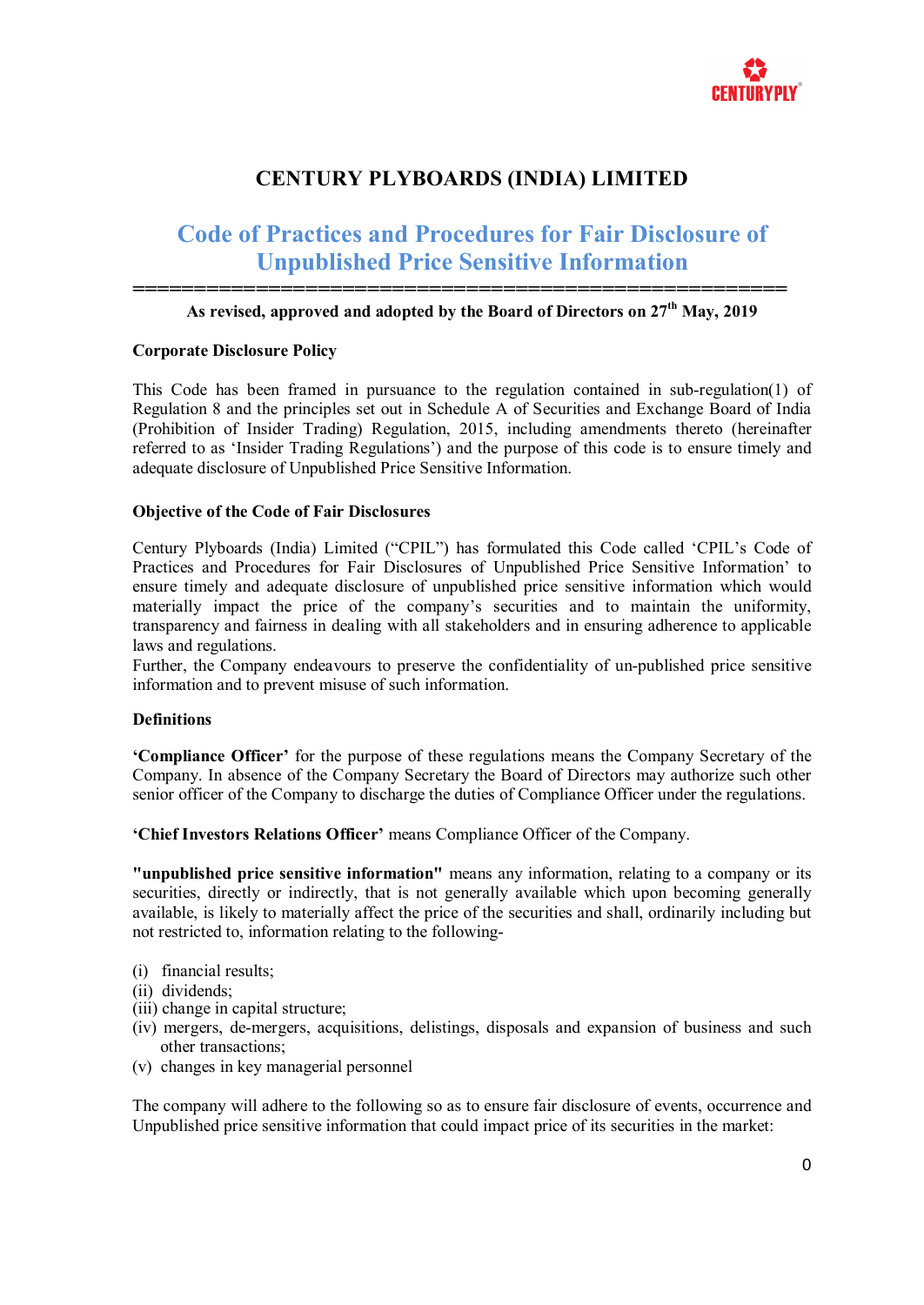

#### **1. Prompt public disclosure of Unpublished price sensitive information**

Unpublished Price Sensitive Information shall be given to the Stock Exchanges and disseminated promptly on a continuous basis.

#### **2. Uniform and Universal dissemination of unpublished price sensitive information**

The disclosure of unpublished price sensitive information shall be on a continuous, immediate, uniform basis and will be universally disseminated. The company may consider others ways of supplementing information released to stock exchanges by improving Investor access to their public announcements.

#### **3. Overseeing and Co-ordinating disclosure**

- 3.1 The Chief Investor Relations Officer, for the purpose of these regulations, shall oversee corporate disclosures and deal with dissemination of information and disclosure of unpublished price sensitive information. The Compliance Officer (i.e., Company Secretary) of the Company is designated as the Chief Investor Relations Officer and he shall be responsible for ensuring that the Company complies with the continuous disclosure requirements and dissemination of information. He shall also be responsible for overseeing & co-ordinating disclosure of Unpublished Price Sensitive Information to stock exchanges, analysts, shareholders and media.
- 3.2 Information disclosure/dissemination may normally be approved by the Compliance Officer.
- 3.3 If information is accidently disclosed without the prior approval of Compliance Officer, the person responsible shall inform the Compliance Officer immediately.

#### **4. Process of disseminating information in order to make the unpublished price sensitive information generally available**

Prompt disclosure/dissemination of information may be done through various media so as to achieve maximum reach and quick dissemination. The Company shall ensure that disclosure to stock exchanges is made promptly.

#### **5. Procedures for Appropriate and fair responding to any Query on news reports and requests for verification of Market rumours by regulatory authorities**

- 5.1 Replies to all queries on news reports or requests for verification of market rumours by regulatory authorities shall be sent only after obtaining the approval of the Chairman or the Managing Director.
- 5.2 Such replies shall be signed by the Compliance Officer. In his absence, such replies shall be signed by such other officer/ person as may have been authorized.
- 5.3 The Compliance Officer shall oversee corporate disclosure. He shall be responsible for deciding whether a public announcement is necessary for verifying or denying rumours and then making the disclosure.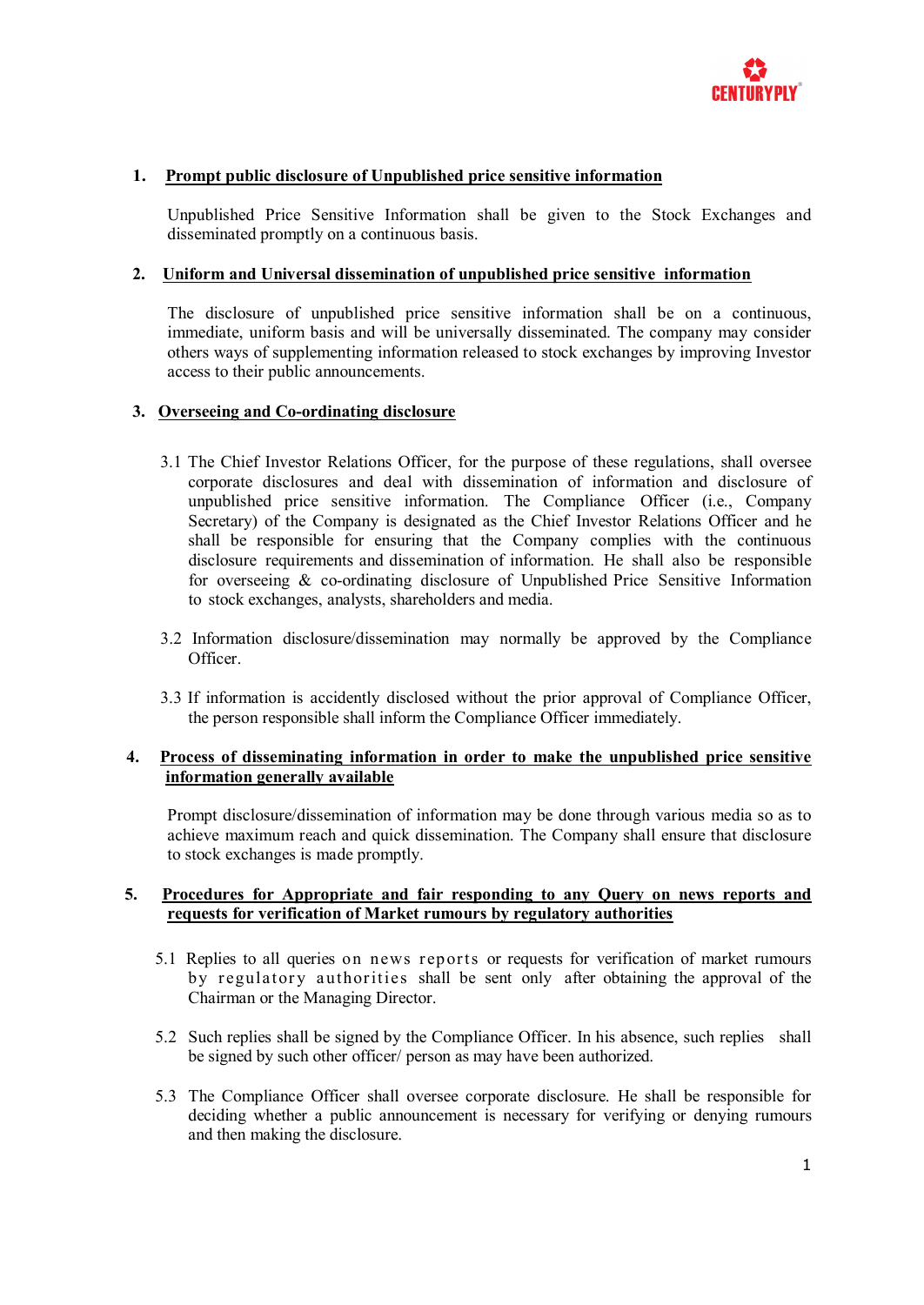

#### **6. Ensuring that information shared with analysts and research personnel is not unpublished price sensitive information**

The Company should follow the guidelines given hereunder while dealing with Analysts and research personnel.

- 6.1 Only Public information is to be provided to such Analysts/Research person and Institutional Investors or any information given to Analysts/Research Person should be simultaneously made public at the earliest.
- 6.2 In order to avoid mis-quoting or mis-representing it is desired that two Company representatives be present at the meeting with Analysts and Institutional Investors and the discussion should preferably be recorded.
- 6.3 Company should be careful while dealing with analysts' questions that raise issues outside the intended scope of discussion. Unanticipated questions may be taken on notice and a considered response should be furnished later. If the answer includes price sensitive information, a public announcement should be made before responding.
- 6.4 Whenever the Company proposes to organise meetings with investment analysts/ institutional investors, the Company shall make a press release or post relevant information on its website after every such meeting. The Company may also consider live webcasting of analyst meets.
- 6.5 Making transcripts or records of proceedings of meetings with analysts and other investor relations conferences on the official website to ensure official confirmation and documentation of disclosures made.

### **7. Unpublished price sensitive information on Need-to-Know basis**

- 7.1 Unpublished Price Sensitive Information shall be handled on a "need to know" basis i.e. unpublished Price Sensitive Information shall be disclosed only to those where such communication is in furtherance of legitimate purposes, performance of duties or discharge of legal obligations. 'Legitimate purposes' shall be determined on the basis of the policy for determination of "legitimate purposes" formulated by the Board of Directors of the Company and forming a part of this Code as Annexure 'A'.
- 7.2 The Company shall disseminate all Price Sensitive Information on a continuous and in a timely manner to stock exchanges where its Securities are listed and thereafter to the press.
- 7.3 As a good corporate practice, the Price Sensitive Information disclosed to the Stock Exchanges and to the Press may also be supplemented by prompt updates on the Company's website. The Company may also consider other modes of public disclosure of Price Sensitive Information so as to improve investor access to the same.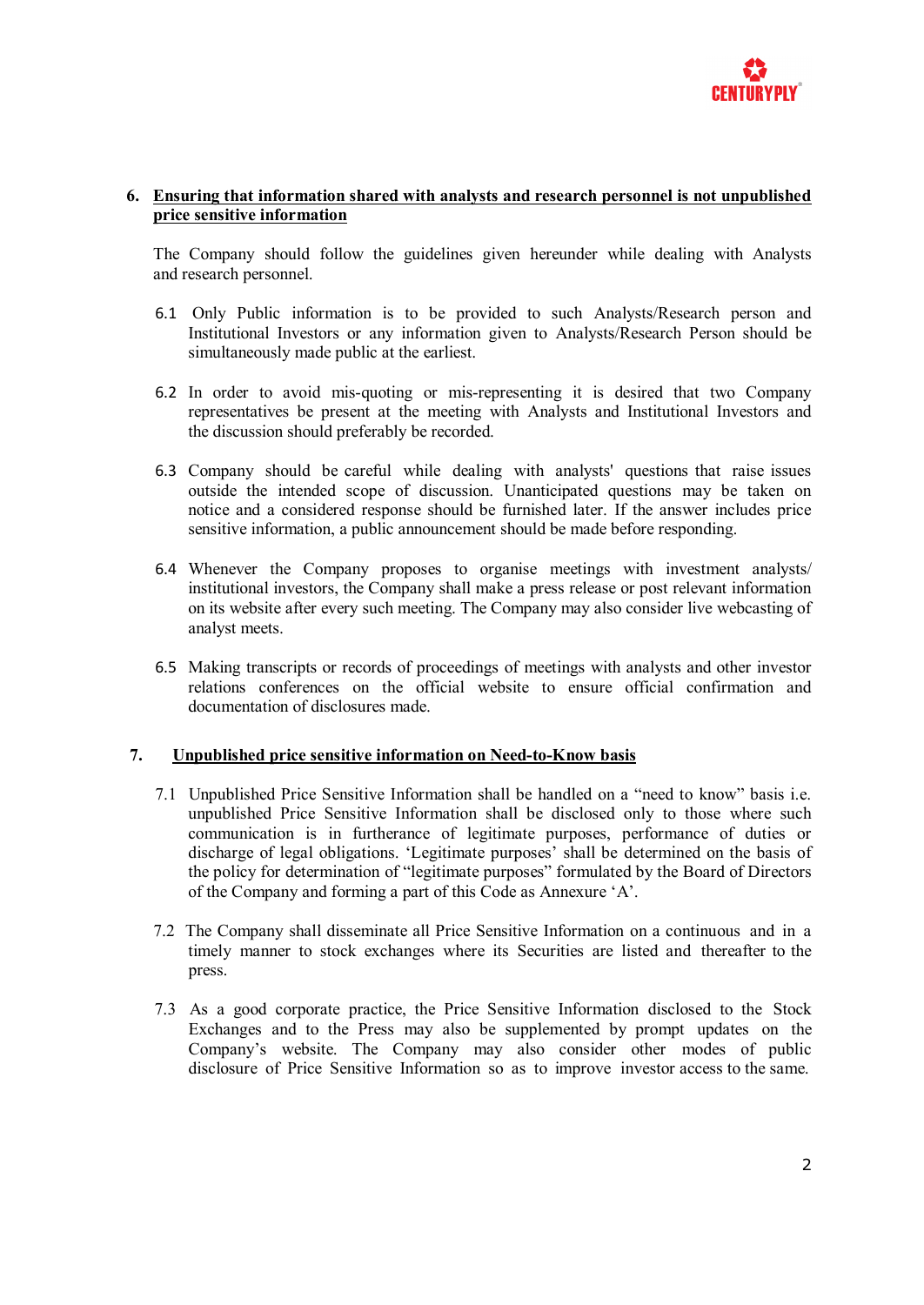

7.4 The information filed by the Company with the Stock Exchanges under the SEBI (Listing Obligations and Disclosure Requirements) Regulations, 2015 may also be posted on the Company's website.

### **8. Timely reporting of Shareholdings / Ownership and changes in Ownership**

The Compliance Officer shall be responsible for ensuring that disclosures of shareholdings/ ownership of major shareholders and disclosure of changes in ownership as required under the SEBI (Listing Obligations and Disclosure Requirements) Regulations, 2015 and/or any rules/regulations made under the Securities & Exchange Board of India Act, 1992 are made in a timely and adequate manner.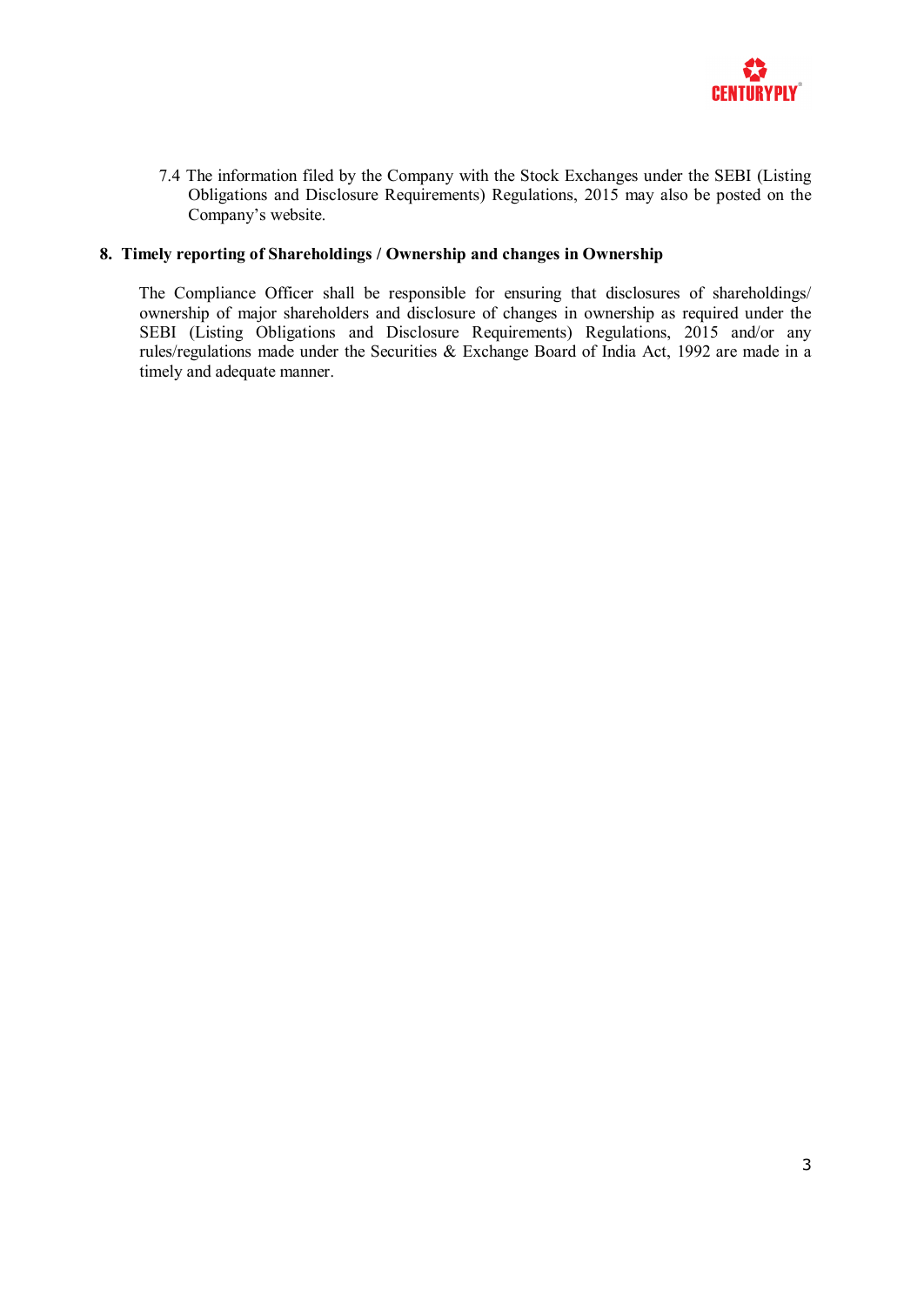

# **POLICY FOR DETERMINATION OF LEGITIMATE PURPOSES**

*[Pursuant to Regulation 3 (2A) of the SEBI (Prohibition of Insider Trading) Regulations, 2015, as amended by the SEBI (Prohibition of Insider Trading) (Amendment) Regulations, 2018]*

# **As approved and adopted by the Board of Directors on 27th May, 2019**

# **1. PREFACE**

This Policy, as a part of Code of Practices and Procedures for Fair Disclosures of Unpublished Price Sensitive Information formulated under Regulation 8 of SEBI (Prohibition of Insider Trading) Regulations 2015 ('Insider Trading Regulations'), will be known as "Policy for Determination of Legitimate Purposes" hereinafter referred to as "Policy".

This Policy is prepared in accordance with Regulation 3(2A) of SEBI (Prohibition of Insider Trading) (Amendment) Regulations, 2018.

# **2. OBJECTIVE**

The objective of this policy is to identify Legitimate Purposes for performance of duties or discharge of legal obligations, which will be considered as exceptions for the purpose of procuring or communicating unpublished price sensitive information (UPSI) relating to the Company or its listed securities or proposed to be listed securities, if any.

# **3. MEANING OF LEGITIMATE PURPOSE**

Legitimate Purpose shall comprise all purposes which are in the best interest of the Company provided that sharing of UPSI is not being carried out to evade or circumvent the prohibitions of these regulations and shall include the following;

- (i) Sharing of UPSI in the ordinary course of business by any Insider, Designated Person, or by any authorized person with any of the following, whether existing or proposed
	- a. Partners of the Audit firm, who is appointed for Statutory Audit or for Internal Audit
	- b. Staff Members of the Audit firm conducting the Audit
	- c. Collaborators